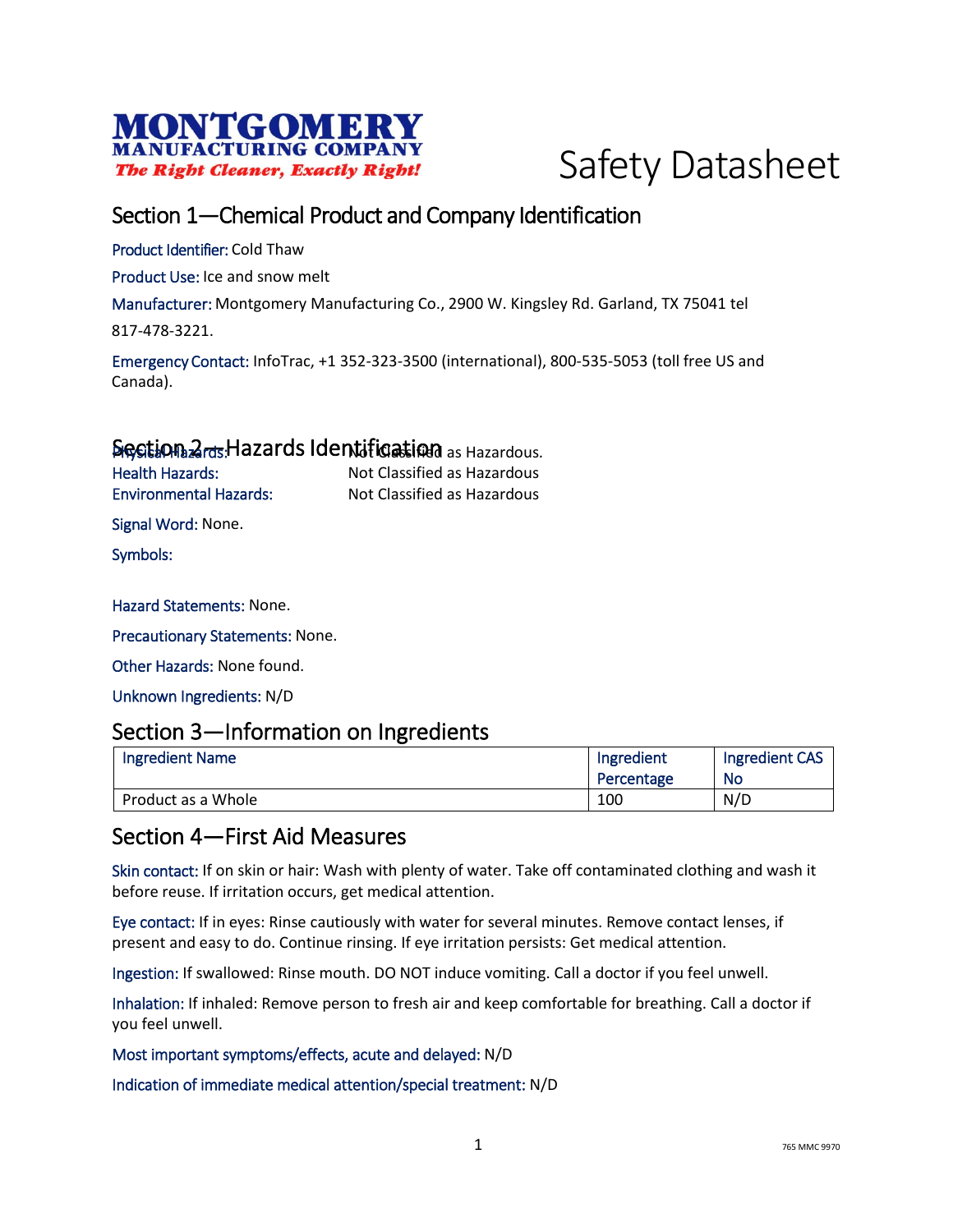# Section 5—Fire-Fighting Measures

Suitable extinguishing media: Use media suitable to surrounding fire.

Specific hazard arising from chemicals: None known

Special equipment and precautions: Fire fighters should wear appropriate protective equipment, including self-contained breathing apparatus and impervious clothing.

## Section 6—Accidental Release Measures

Personal precaution, protective equipment, emergency procedures: Avoid eye contact. Do not ingest. May cause skin irritation. Wear Personal Protective Equipment (refer to section 8).

Methods and material for containment and clean up: Recover spilled material and wash remainder.

## Section 7—Handling and Storage

Precautions for safe handling: Avoid contact with eyes. Do not ingest.

Cautions for safe storage: Keep container closed when not in use to prevent caking.

Incompatibilities: Do not mix with acids, becomes corrosive to metals when wet.

## Section 8—Exposure controls/personal protection

Exposure Limits: N/D

Specific Engineering: Not established.

Individual protective equipment and measures: Respiratory protection: Use NIOSH/MSHA approved respirator where dust or mist are generated. Mechanical: N/A. Protective Gloves: Rubber gloves. Eye protection: Face shield or protective googles. Other Protective Clothing: Standard work clothing. Wash contaminated articles before reuse.

## Section 9—Physical and Chemical Properties

| <b>Physical State: Solid</b>                      | Flammability (solid, gas): Not Flammable |
|---------------------------------------------------|------------------------------------------|
| Color: White                                      | Vapor Pressure (mmHg): N/D               |
| <b>Odor: Odorless</b>                             | Vapor Density (air= 1): N/D              |
| Odor Threshold: N/D                               | Relative Density: N/D                    |
| pH: N/D                                           | Solubilities: In water: complete         |
| Melting point/freezing Point: N/D                 | <b>Partition Coefficient: N/D</b>        |
| Initial Boiling Point and Boiling Range: N/D      | Auto-Ignition Temperature: N/D           |
| Flash Point: N/D                                  | Decomposition Temperature: N/D           |
| <b>Evaporation Rate: N/D</b>                      | Viscosity: N/D                           |
| Upper/Lower Flammability or Explosive limits: N/D |                                          |

### Section 10—Stability and Reactivity:

| <b>Chemical Stability: Stable</b>              | <b>Condition to Avoid: Wet conditions</b>           |
|------------------------------------------------|-----------------------------------------------------|
| Reactivity: No specific reactivity test data   | <b>Possibility of Hazardous Reaction: Hazardous</b> |
| available for this mixture.                    | Polymerization: N/D                                 |
| Incompatible Materials: Do not mix with acids, | <b>Hazardous Decomposition Products:</b>            |
| becomes corrosive to metals when wet.          | None                                                |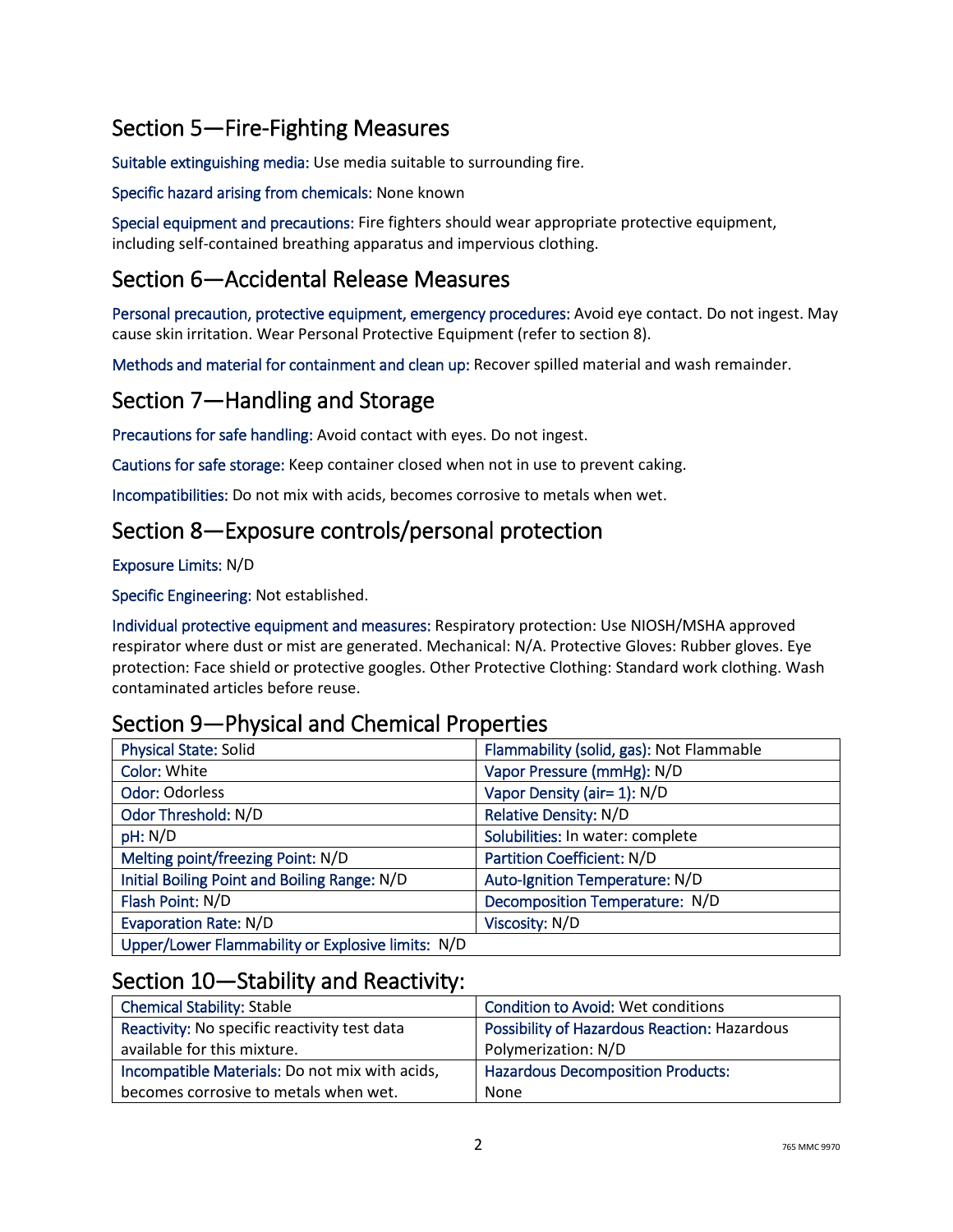## Section 11—Toxicological information:

Information on the likely routes of exposure: Skin contact, eye contact, inhalation, ingestion.

| <b>Chemical Name</b>         | Oral LD50   | <b>Dermal LD50</b> | <b>Inhalation LD50</b> |
|------------------------------|-------------|--------------------|------------------------|
| Calculated Value for Mixture | 3,000 mg/kg | N/D                | N/D                    |

Important symptoms: Refer to Section 4—First Aid Measures.

Effects of Acute Exposure: Redness of eyes and irritation of skin.

Effects of Chronic Exposure: Chronic inhalation may cause coughing.

Carcinogenicity: IARC, ACGIH, NTP, OSHA: No component of this product present at levels greater than or equal to 0.1% is identified as probable, possible or confirmed human carcinogen by IARC, ACGIH, NTP, OSHA respectively.

OSHA: No component of this product present at levels greater than or equal to 0.1% is identified as a carcinogen or potential carcinogen by OSHA

Other Data: Medical Conditions Aggravated by Exposure: None known

## Section 12—Ecological Information:

| Ecotoxicity: N/D |  |
|------------------|--|
|------------------|--|

| Persistence and degradability: N/D | <b>Bioaccumulative Potential: N/D</b> |
|------------------------------------|---------------------------------------|
| Mobility in Soil: N/D              | Other Adverse Effects: N/D            |

#### Section 13—Disposal Considerations

Waste Treatment Method: Dispose of contents and container in accordance with local, regional, national, international regulations.

#### Section 14—Transport Information

| UN number:                                                                  | UN proper shipping name:     |
|-----------------------------------------------------------------------------|------------------------------|
| Transport hazard class(es):                                                 | Packing group if applicable: |
| <b>Environmental hazards:</b><br><b>Special precautions:</b>                |                              |
| Transport in bulk (according to Annex II of MARPOL 73/78 and the IBC Code): |                              |

#### Section 15—Regulatory information

None.

### Section 16—Other Information

#### Key to Abbreviations:

no info not determined, no information found N/D not determined, no information found

Date SDS Prepared: July 1, 2015

#### Suggested NFPA rating: N/D

Suggested HMIS rating: N/D, PPE=N/D. (NPCA recommends that PPE codes be determined by the employer, who is most familiar with the actual conditions under which chemicals are used at the work location.)